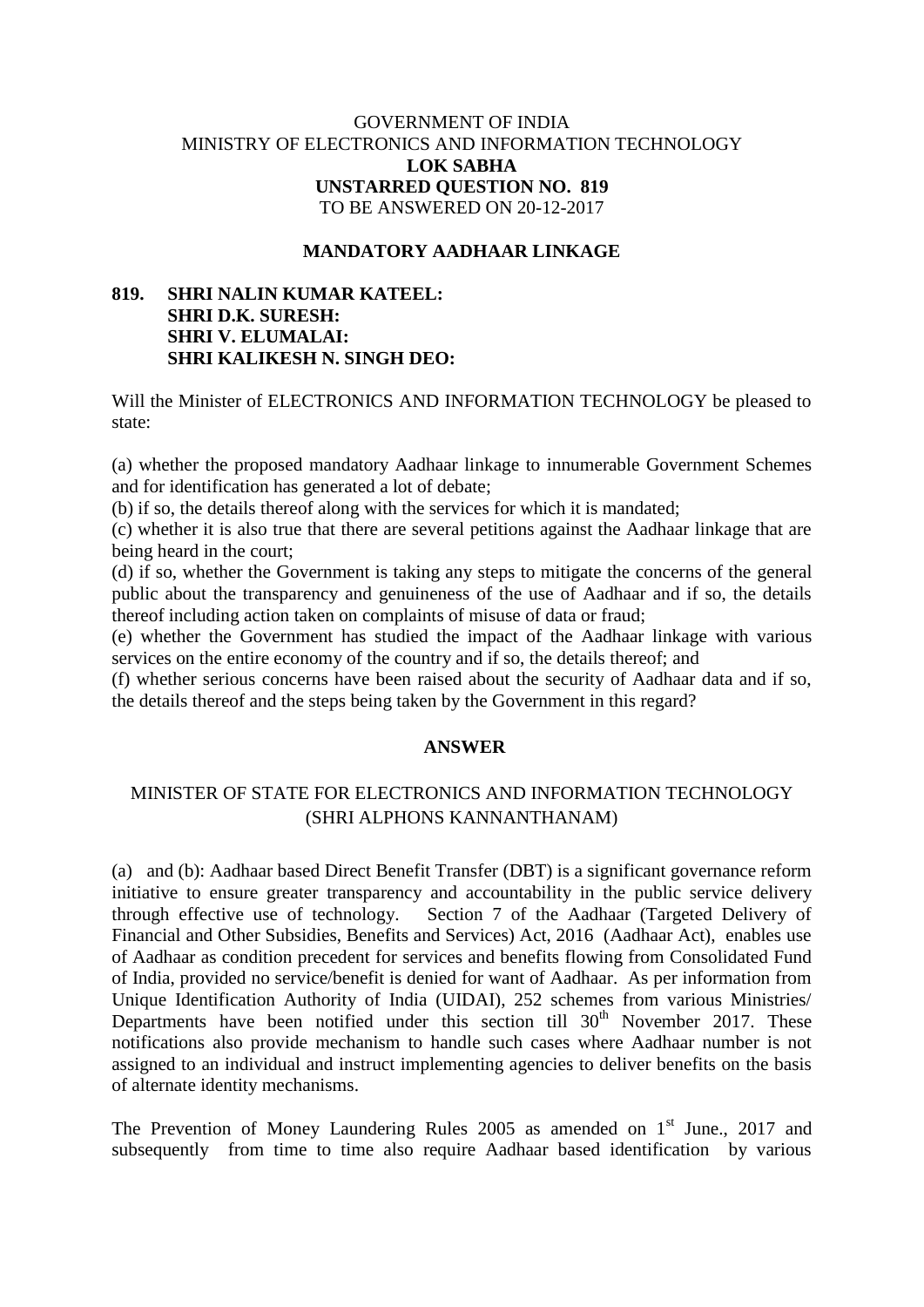reporting entities including banks, financial institutions and other intermediaries as defined in Prevention of Money laundering Act 2002.

As per section 139AA of the Income Tax, 1961 effective from 01.07.2017, all taxpayers having Aadhaar number or enrolment number are required to link it with PAN number.

(c):Yes, Sir.

(d): The transparency and genuineness of Aadhaar is ensured by providing authentication services as governed by the Aadhaar Act, 2016 and the Aadhaar (Authentication) Regulations, 2016. To ensure transparency and genuineness of the use of Aadhaar, following measures have been taken by UIDAI:

- i. A notification is sent on registered e-mail ID of Aadhaar number holder for every successful or failed biometric and One Time Password (OTP) based authentication transaction.
- ii. UIDAI has also provided a facility on UIDAI portal to view "Aadhaar Authentication History" for all types of transactions, which enables an Aadhaar number holder to view details of all successful and failed transactions performed by him / her in the past few months."

UIDAI has also filed 30 FIRs with Police till date, for violation of the Aadhaar Act 2016.

With regard to concerns of the general public about the genuineness of the use of Aadhaar by Licensed Access Service Providers during the re-verification process of existing mobile subscribers through Aadhaar based E-KYC process, the Department of Telecommunications vide its circular dated 23.10.2017, has directed all the Licensed Access Service Providers not to bundle the other services offered by them like DTH, broadband, bank payments, etc., with the Aadhaar re-verification of the mobile subscribers.

(e)**:** As a result of Aadhaar Based DBT, Ministries/Departments have reported saving of Rs. 57,029 Crore till FY 2016-17.

(f): Concerns regarding security of the Aadhaar data have been addressed through legal, organizational and technological measures. Data Protection measures have also been mandated for the requesting entities and ecosystem partners to address the security concerns related to Aadhaar data. Government is fully alive to the need to maintain highest level of data security, privacy and is deploying the necessary technology and infrastructure. The architecture of Aadhaar ecosystem has been designed to ensure non-duplication, data integrity and other related management aspects of security & privacy in Aadhaar database. Security is an integral part of the system from the initial design to the final stage. Security of Aadhaar data is monitored at all the times i.e. at rest, in transit and in storage. UIDAI has been declared ISO 27001:2013 certified by STQC with respect to Information Security which has added another layer of information security assurance. In pursuance of sub-section (1) of Section 70 of the IT Act 2000, UIDAI data has also been declared as protected system by National Critical Information Infrastructure Protection Centre.

Additionally, various policies and procedures have been defined clearly which are reviewed and updated continually thereby appropriately controlling and monitoring any movement of